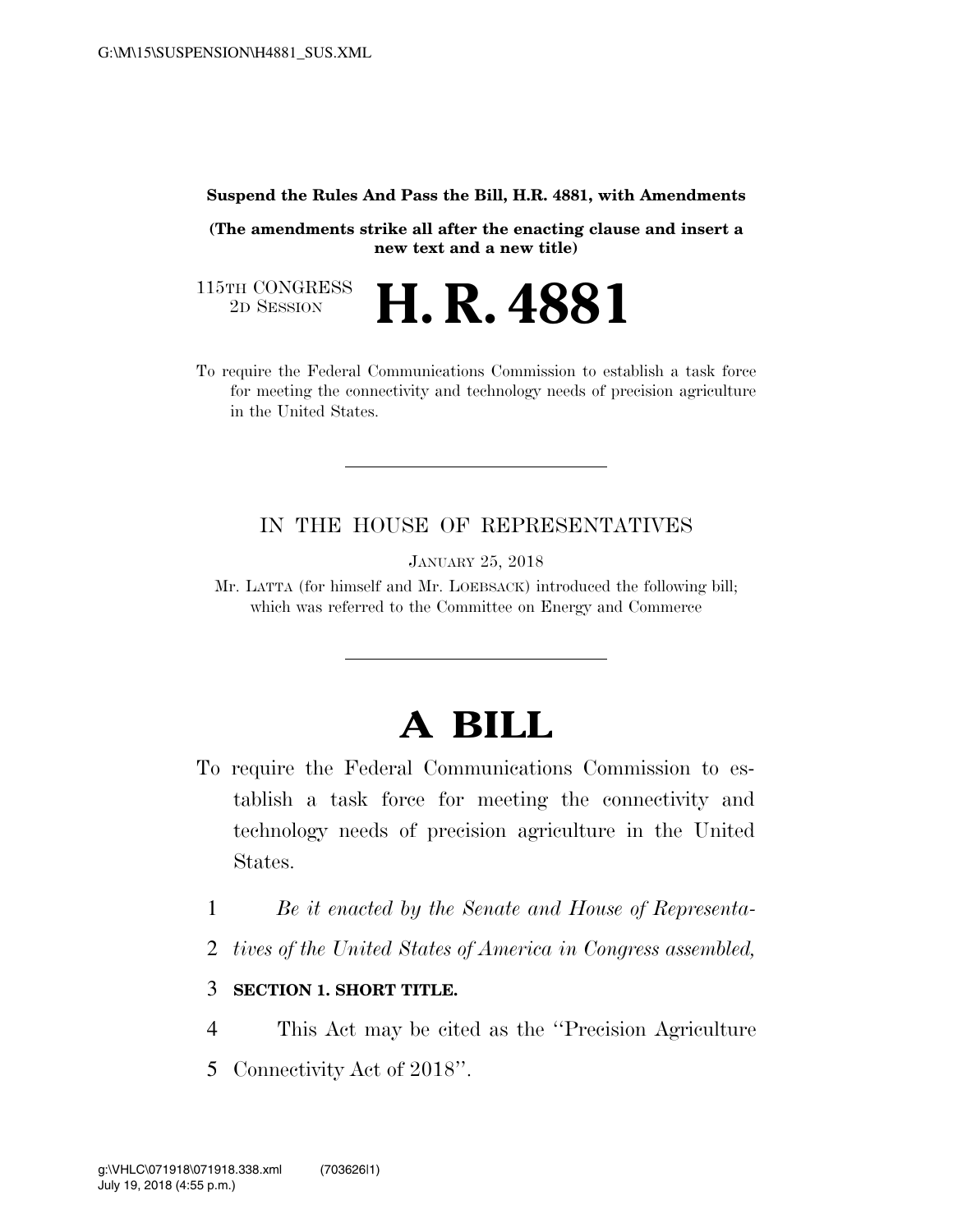# **SEC. 2. FINDINGS.**

Congress finds the following:

 (1) Precision agriculture technologies and prac- tices allow farmers to significantly increase crop yields, eliminate overlap in operations, and reduce inputs such as seed, fertilizer, pesticides, water, and fuel.

 (2) These technologies allow farmers to collect data in real time about their fields, automate field management, and maximize resources.

 (3) Studies estimate that precision agriculture technologies can reduce agricultural operation costs by up to 25 dollars per acre and increase farm yields 14 by up to 70 percent by 2050.

 (4) The critical cost savings and productivity benefits of precision agriculture cannot be realized without the availability of reliable broadband Inter- net access service delivered to the agricultural land of the United States.

 (5) The deployment of broadband Internet ac- cess service to unserved agricultural land is critical to the United States economy and to the continued leadership of the United States in global food pro-duction.

 (6) Despite the growing demand for broadband Internet access service on agricultural land,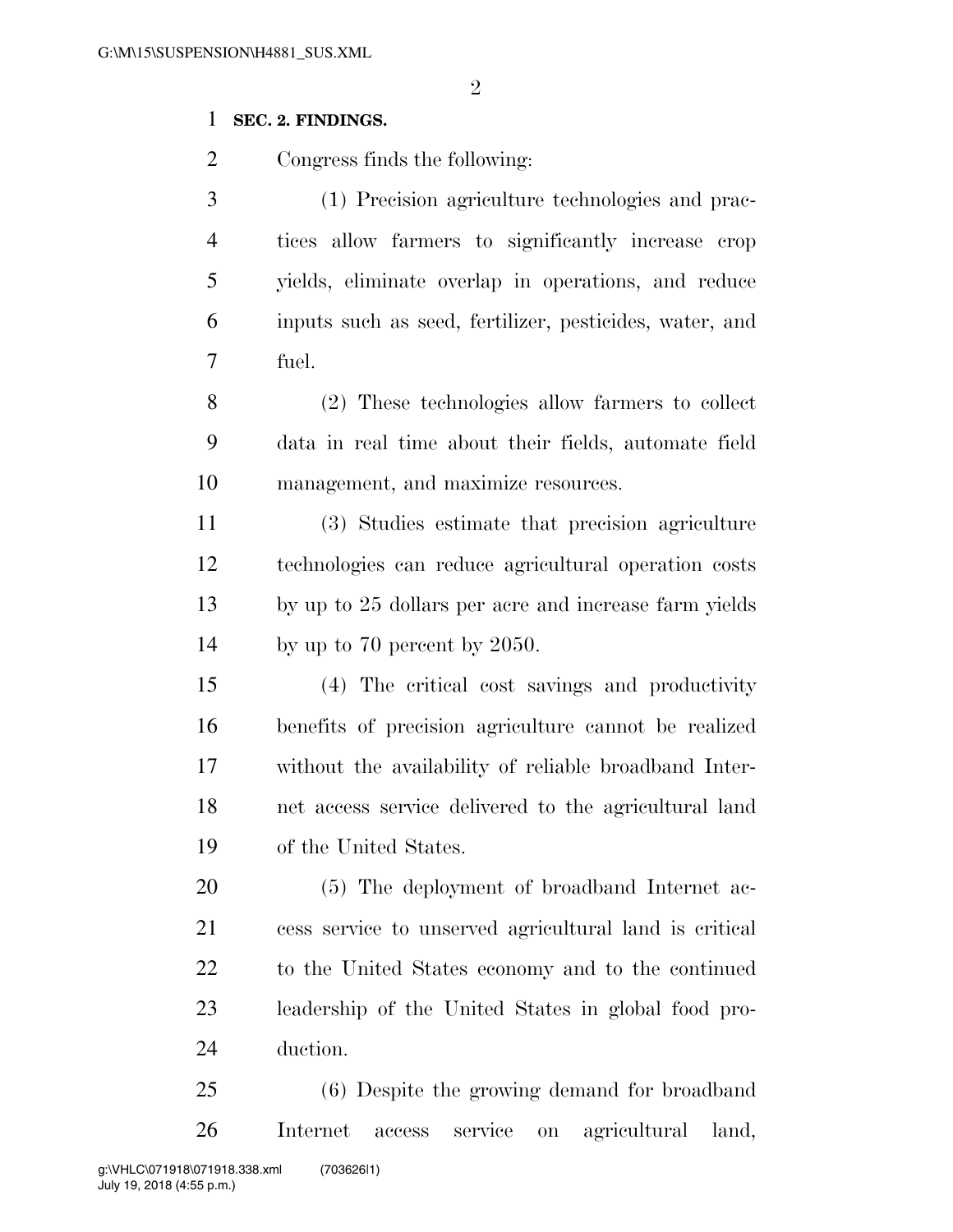| $\mathbf{1}$   | broadband Internet access service is not consistently |
|----------------|-------------------------------------------------------|
| $\overline{2}$ | available where needed for agricultural operations.   |
| 3              | (7) The Federal Communications Commission             |
| $\overline{4}$ | has an important role to play in the deployment of    |
| 5              | broadband Internet access service on unserved agri-   |
| 6              | cultural land to promote precision agriculture.       |
| 7              | SEC. 3. TASK FORCE.                                   |
| 8              | (a) DEFINITIONS.—In this section—                     |
| 9              | (1) the term "broadband Internet access serv-         |
| 10             | $\text{ice}$ " $-$                                    |
| 11             | (A) means a mass-market retail service by             |
| 12             | wire or radio that provides the capability to         |
| 13             | transmit data to and receive data from all or         |
| 14             | substantially all Internet endpoints, including       |
| 15             | any capabilities that are incidental to and en-       |
| 16             | able the operation of the communications serv-        |
| 17             | ice, but excluding dial-up Internet access serv-      |
| 18             | ice; and                                              |
| 19             | (B) also encompasses any service that the             |
| 20             | Commission finds to be providing a functional         |
| 21             | equivalent of the service described in subpara-       |
| 22             | graph(A);                                             |
| 23             | (2) the term "Commission" means the Federal           |
| 24             | Communications Commission;                            |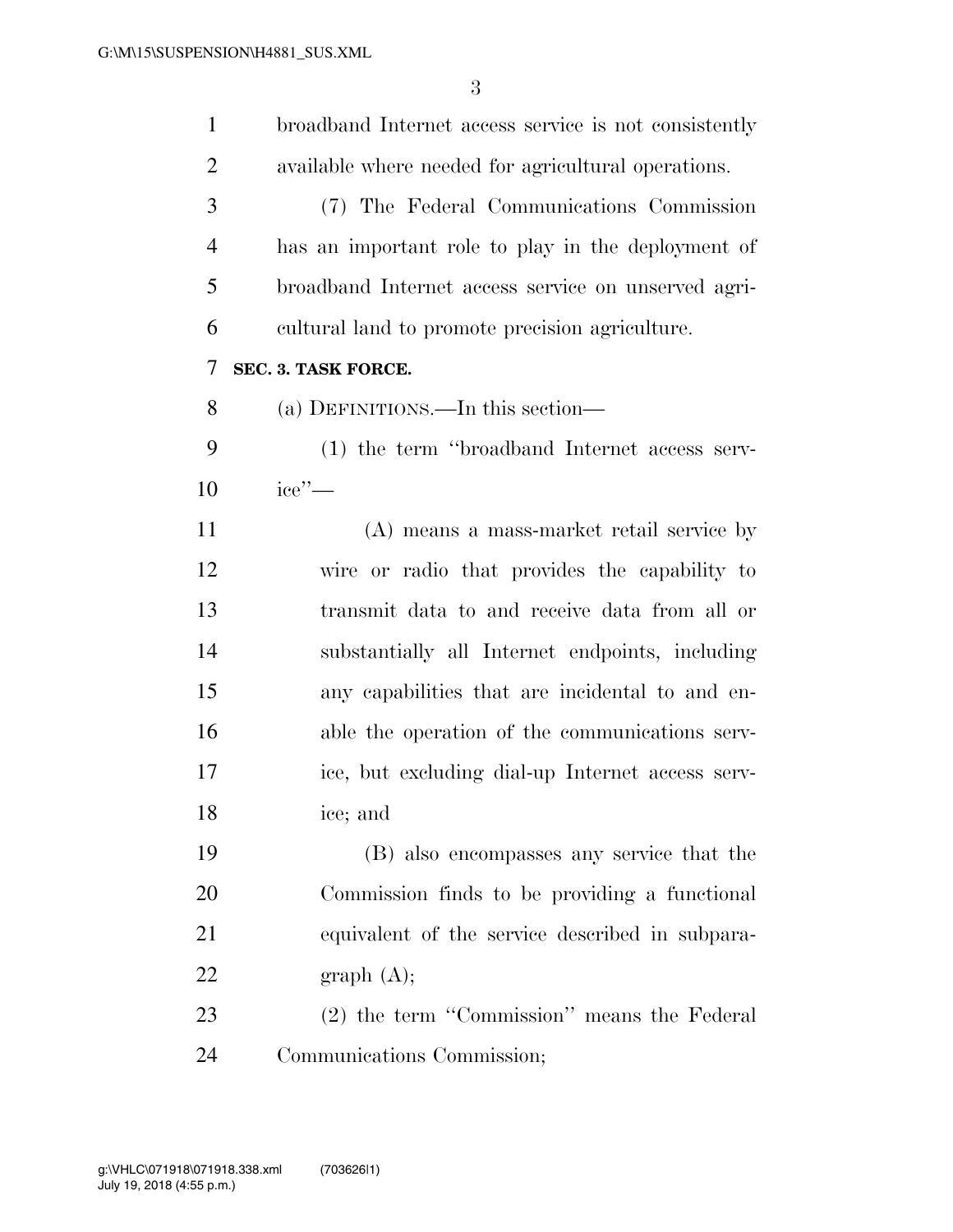| $\mathbf{1}$   | (3) the term "Department" means the Depart-             |
|----------------|---------------------------------------------------------|
| $\overline{2}$ | ment of Agriculture;                                    |
| 3              | (4) the term "Secretary" means the Secretary            |
| $\overline{4}$ | of Agriculture; and                                     |
| 5              | (5) the term "Task Force" means the Task                |
| 6              | Force for Reviewing the Connectivity and Tech-          |
| 7              | nology Needs of Precision Agriculture in the United     |
| 8              | States established under subsection (b).                |
| 9              | (b) ESTABLISHMENT.—Not later than 1 year after          |
| 10             | the date of enactment of this Act, the Commission shall |
| 11             | establish the Task Force for Reviewing the Connectivity |
| 12             | and Technology Needs of Precision Agriculture in the    |
| 13             | United States.                                          |
|                |                                                         |
| 14             | $(e)$ DUTIES.—                                          |
| 15             | (1) IN GENERAL.—The Task Force shall con-               |
| 16             | sult with the Secretary, or a designee of the Sec-      |
| 17             | retary, and collaborate with public and private         |
| 18             | stakeholders in the agriculture and technology fields   |
| 19             | $to-$                                                   |
| 20             | (A) identify and measure current gaps in                |
| 21             | the availability of broadband Internet access           |
| 22             | service on agricultural land;                           |
| 23             | (B) develop policy recommendations<br>to                |

broadband Internet access service on unserved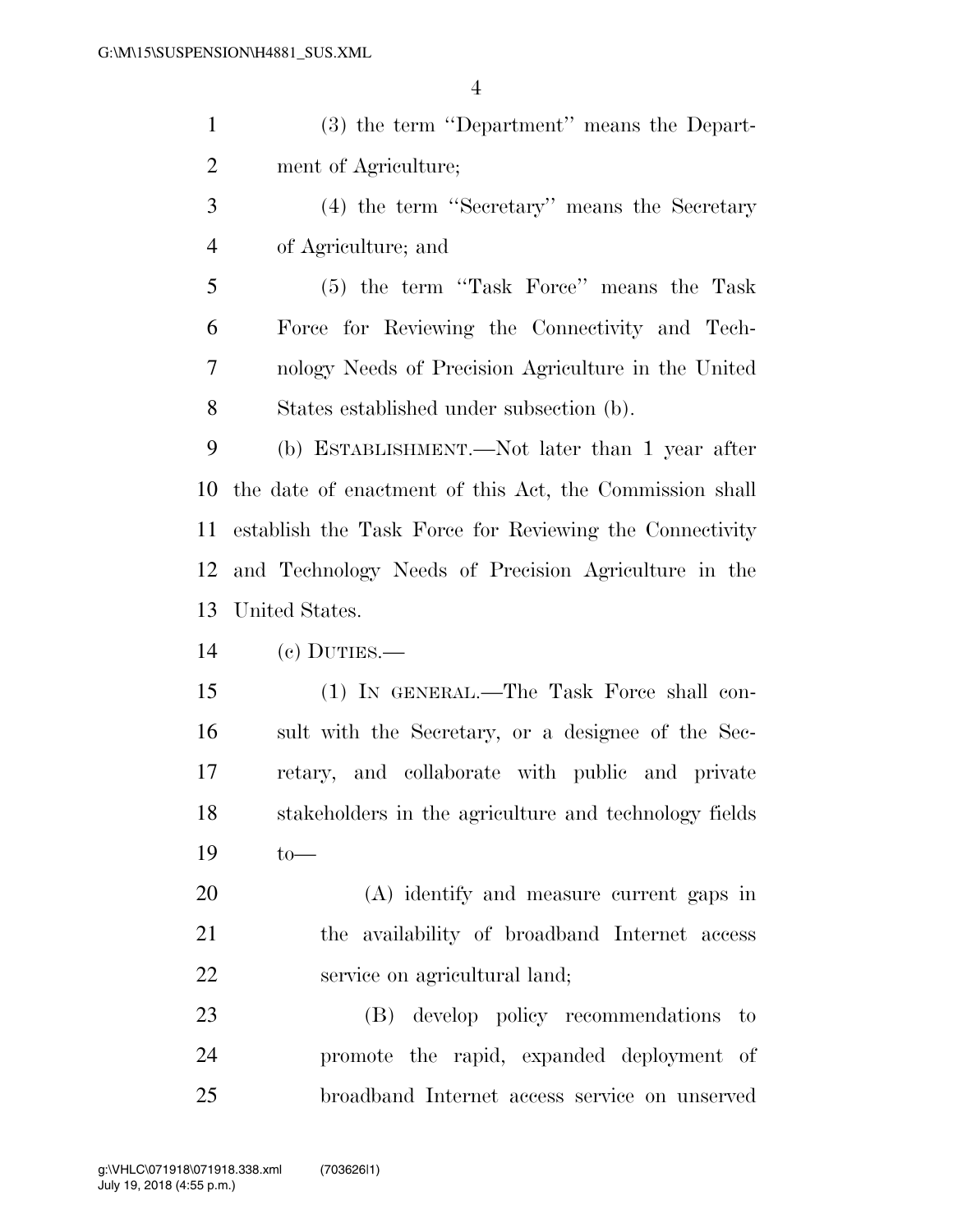agricultural land, with a goal of achieving reli- able capabilities on 95 percent of agricultural 3 land in the United States by 2025; (C) promote effective policy and regulatory

 solutions that encourage the adoption of broadband Internet access service on farms and ranches and promote precision agriculture;

 (D) recommend specific new rules or amendments to existing rules of the Commis- sion that the Commission should issue to achieve the goals and purposes of the policy rec-ommendations described in subparagraph (B);

 (E) recommend specific steps that the Commission should take to obtain reliable and standardized data measurements of the avail- ability of broadband Internet access service as may be necessary to target funding support, from future programs of the Commission dedi- cated to the deployment of broadband Internet access service, to unserved agricultural land in need of broadband Internet access service; and

 (F) recommend specific steps that the Commission should consider to ensure that the expertise of the Secretary and available farm data are reflected in future programs of the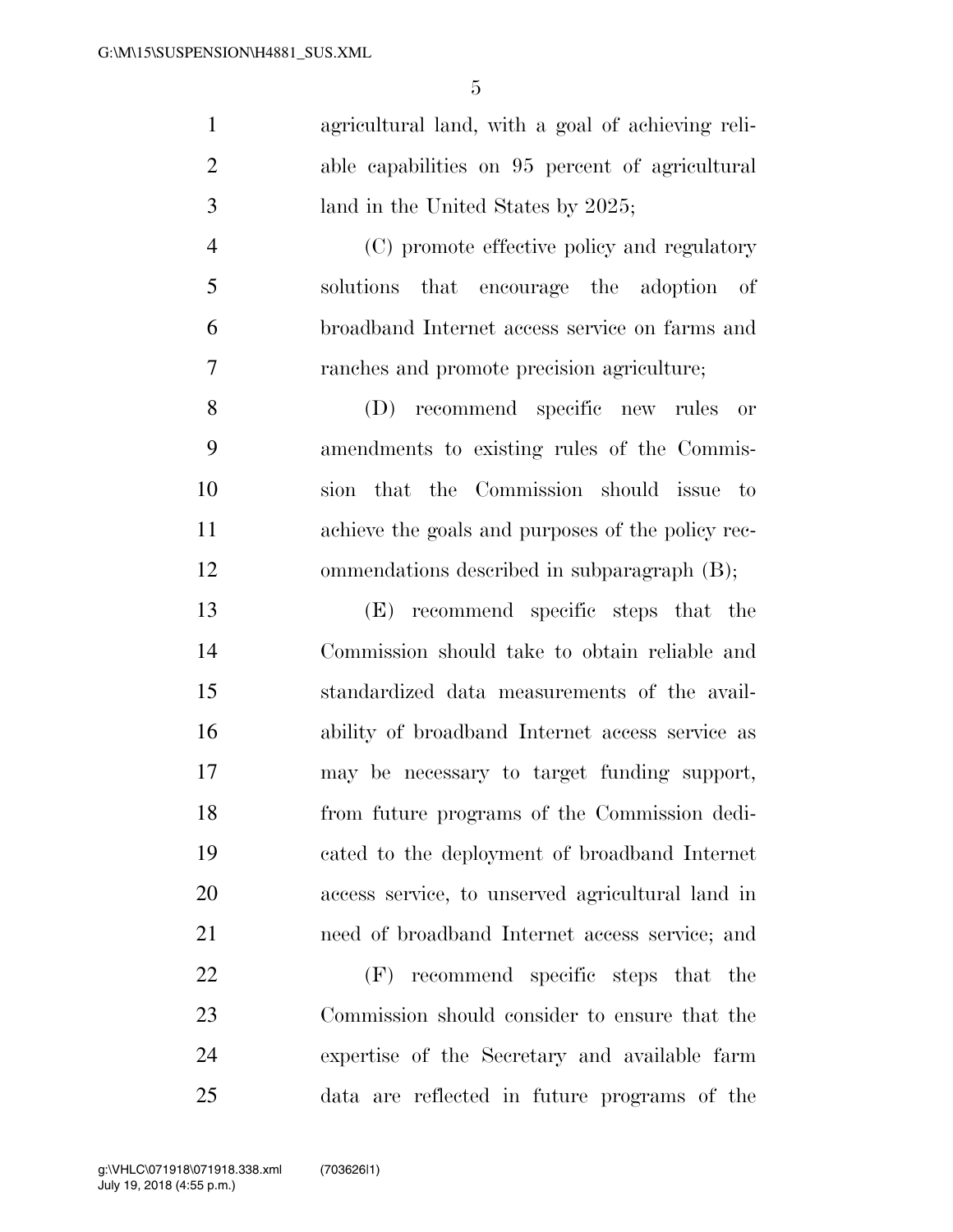Commission dedicated to the infrastructure de- ployment of broadband Internet access service and to direct available funding to unserved ag-ricultural land where needed.

 (2) NO DUPLICATE DATA REPORTING.—In per- forming the duties of the Commission under para- graph (1), the Commission shall ensure that no pro- vider of broadband Internet access service is re- quired to report data to the Commission that is, on the day before the date of enactment of this Act, re- quired to be reported by the provider of broadband Internet access service.

 (3) HOLD HARMLESS.—The Task Force and the Commission shall not interpret the phrase ''fu- ture programs of the Commission'', as used in sub-16 paragraphs  $(E)$  and  $(F)$  of paragraph  $(1)$ , to include the universal service programs of the Commission established under section 254 of the Communica-19 tions Act of 1934 (47 U.S.C. 254).

 (4) CONSULTATION.—The Secretary, or a des- ignee of the Secretary, shall explain and make avail- able to the Task Force the expertise, data mapping information, and resources of the Department that the Department uses to identify cropland, ranchland, and other areas with agricultural operations that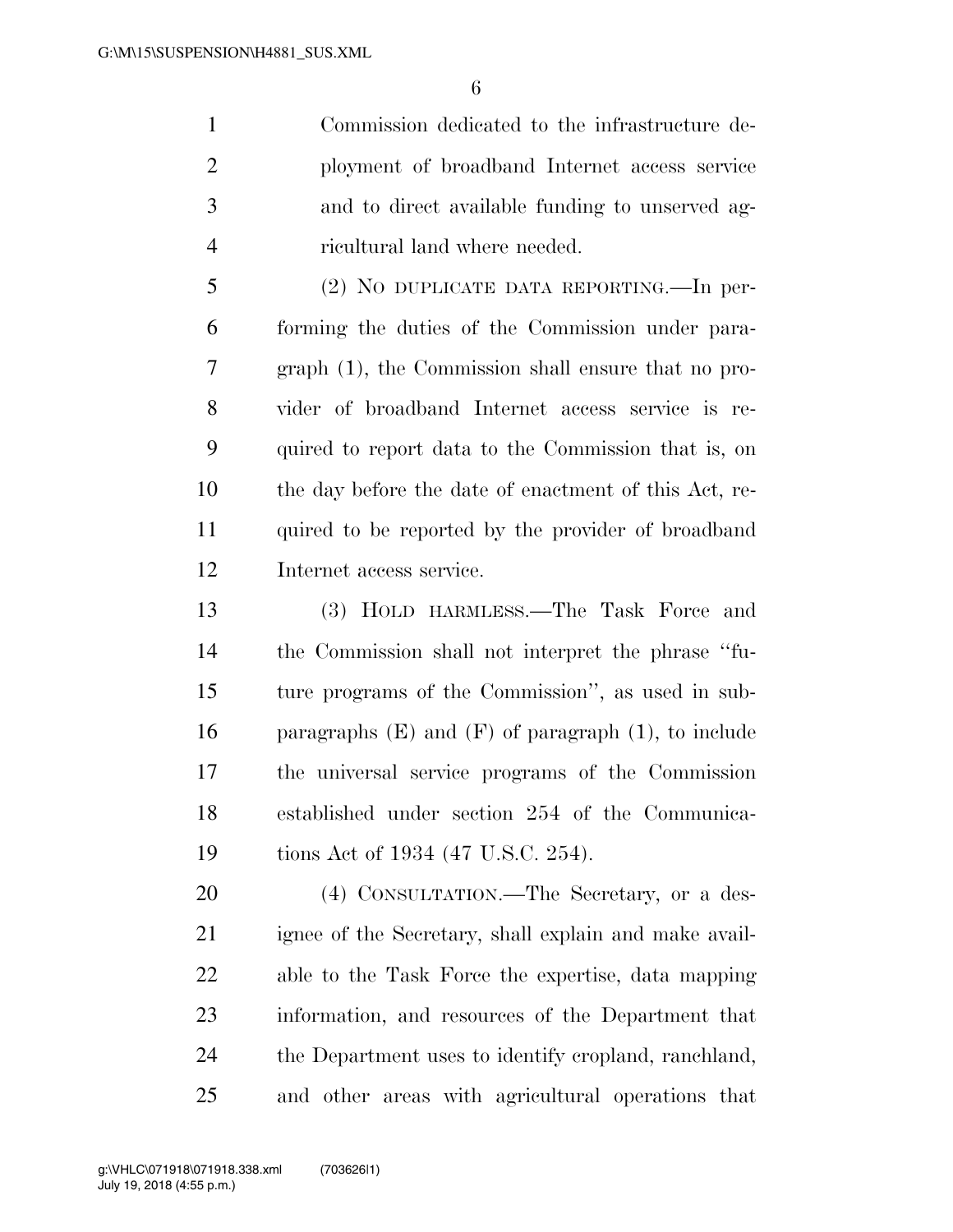- may be helpful in developing the recommendations required under paragraph (1).
- (5) LIST OF AVAILABLE FEDERAL PROGRAMS AND RESOURCES.—Not later than 180 days after the date of enactment of this Act, the Secretary and the Commission shall jointly submit to the Task Force a list of all Federal programs or resources available for the expansion of broadband Internet ac- cess service on unserved agricultural land to assist the Task Force in carrying out the duties of the Task Force.
- (d) MEMBERSHIP.—
- (1) IN GENERAL.—The Task Force shall be— (A) composed of not more than 15 voting members who shall— (i) be selected by the Chairman of the

Commission, in consultation with the Sec-

- retary; and
- (ii) include—
- (I) agricultural producers rep- resenting diverse geographic regions and farm sizes, including owners and operators of farms of less than 100 acres;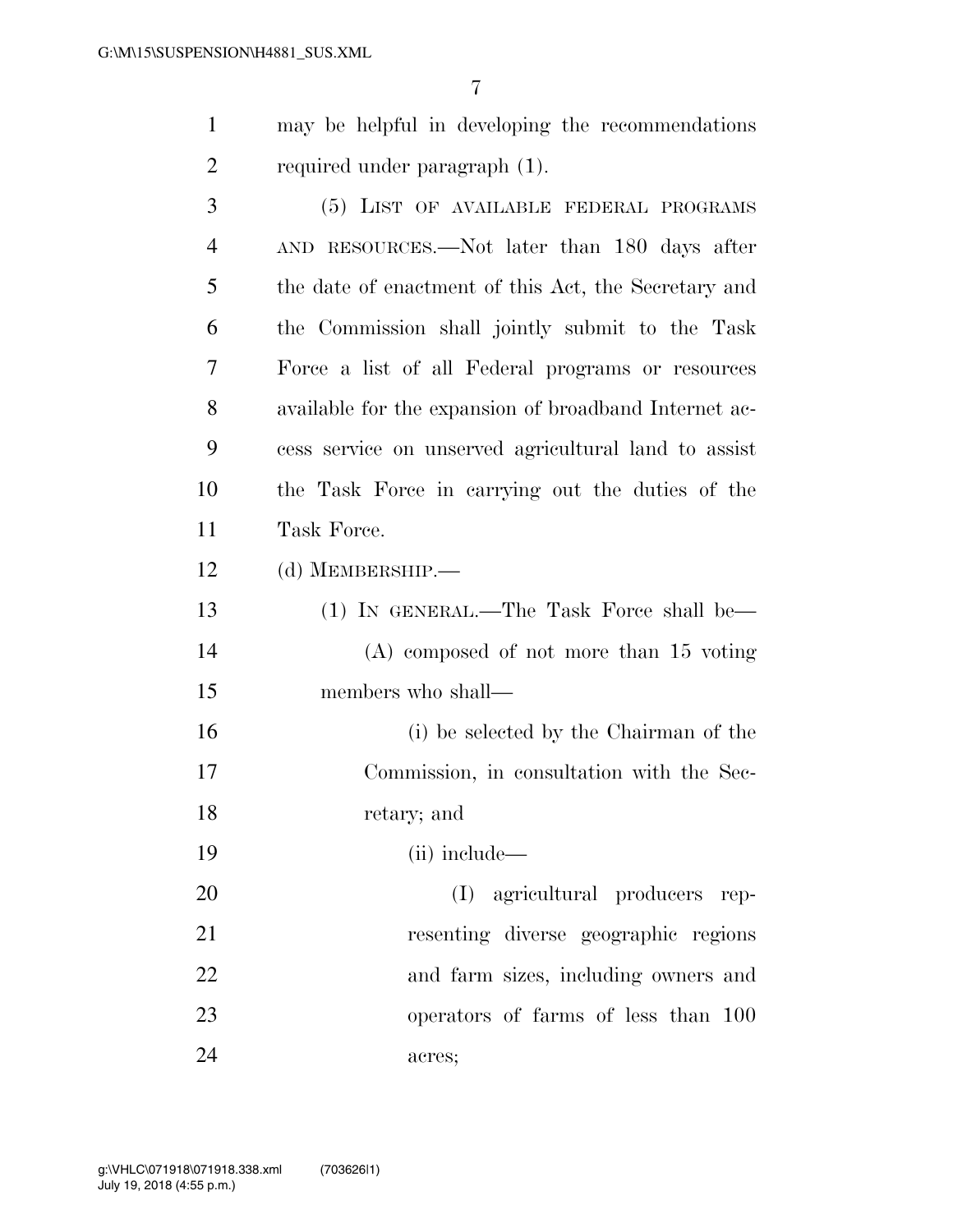| $\mathbf{1}$   | (II) an agricultural producer rep-    |
|----------------|---------------------------------------|
| $\overline{2}$ | resenting tribal agriculture;         |
| 3              | (III) Internet service providers,     |
| $\overline{4}$ | including regional or rural fixed and |
| 5              | broadband Internet access<br>mobile   |
| 6              | service providers and telecommuni-    |
| 7              | cations infrastructure providers;     |
| 8              | (IV) representatives from<br>the      |
| 9              | electric cooperative industry;        |
| 10             | (V) representatives from the sat-     |
| 11             | ellite industry;                      |
| 12             | (VI) representatives from preci-      |
| 13             | sion agriculture equipment manufac-   |
| 14             | turers, including drone manufactur-   |
| 15             | ers, manufacturers of autonomous ag-  |
| 16             | ricultural machinery, and manufactur- |
| 17             | ers of farming robotics technologies; |
| 18             | (VII) representatives from State      |
| 19             | and local governments; and            |
| 20             | (VIII) representatives with rel-      |
| 21             | evant expertise in broadband network  |
| 22             | data collection, geospatial analysis, |
| 23             | and coverage mapping; and             |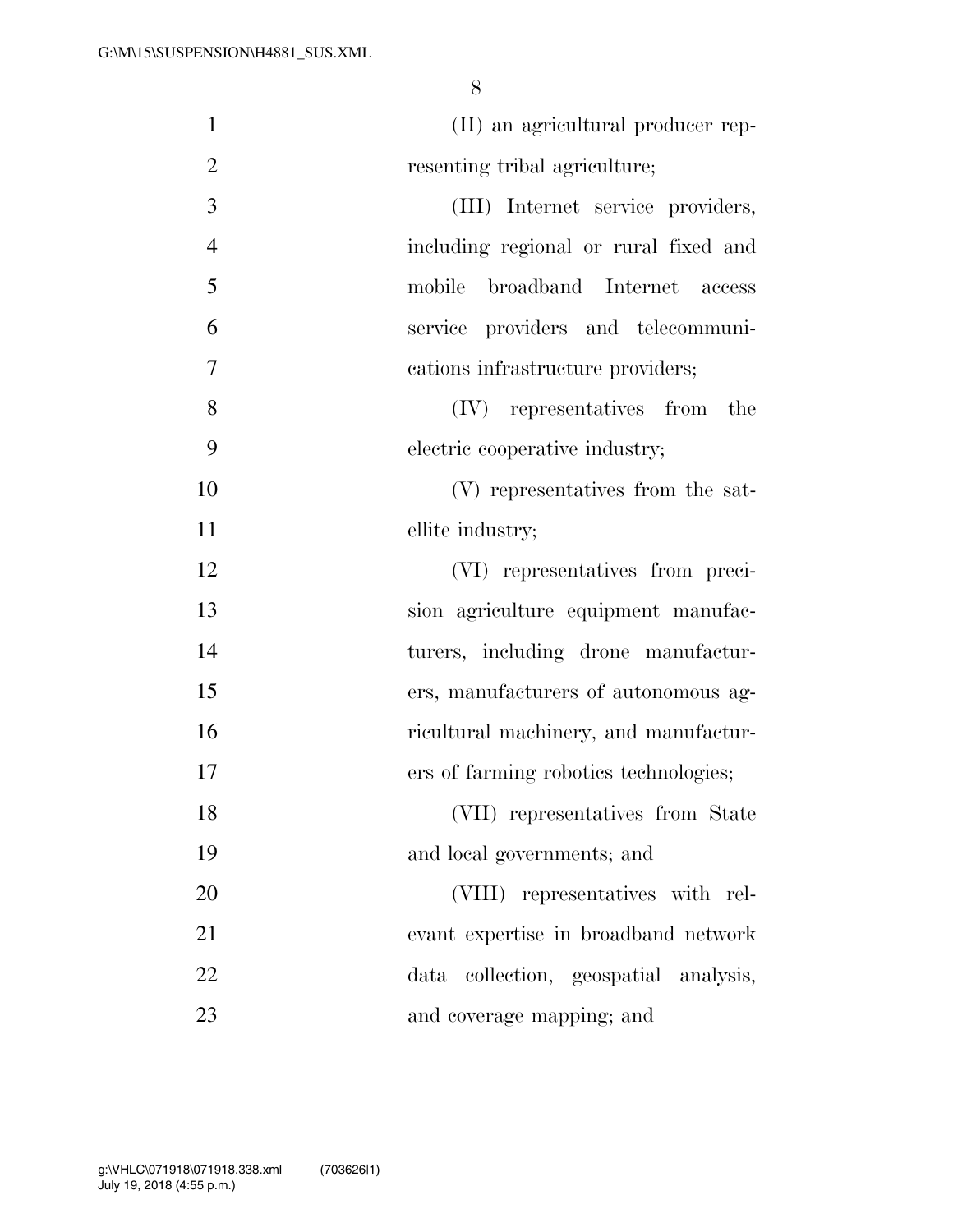| $\mathbf{1}$   | (B)<br>fairly balanced in terms of tech-                   |
|----------------|------------------------------------------------------------|
| $\overline{c}$ | nologies, points of view, and fields represented           |
| 3              | on the Task Force.                                         |
| $\overline{4}$ | (2) PERIOD OF APPOINTMENT; VACANCIES.—                     |
| 5              | $(A)$ In GENERAL.— $A$ member of the Task                  |
| 6              | Force appointed under paragraph $(1)(A)$ shall             |
| 7              | serve for a single term of 2 years.                        |
| 8              | (B) VACANCIES.—Any vacancy in the Task                     |
| 9              | Force—                                                     |
| 10             | (i) shall not affect the powers of the                     |
| 11             | Task Force; and                                            |
| 12             | (ii) shall be filled in the same manner                    |
| 13             | as the original appointment.                               |
| 14             | (3) EX-OFFICIO MEMBER.—The Secretary, or a                 |
| 15             | designee of the Secretary, shall serve as an ex-offi-      |
| 16             | cio, nonvoting member of the Task Force.                   |
| 17             | (e) REPORTS.—Not later than 1 year after the date          |
| 18             | on which the Commission establishes the Task Force, and    |
| 19             | annually thereafter, the Task Force shall submit to the    |
| 20             | Chairman of the Commission a report, which shall be        |
| 21             | made public not later than 30 days after the date on which |
| 22             | the Chairman receives the report, that details—            |
| 23             | (1) the status of fixed and mobile broadband               |
| 24             | Internet access service coverage of agricultural land;     |